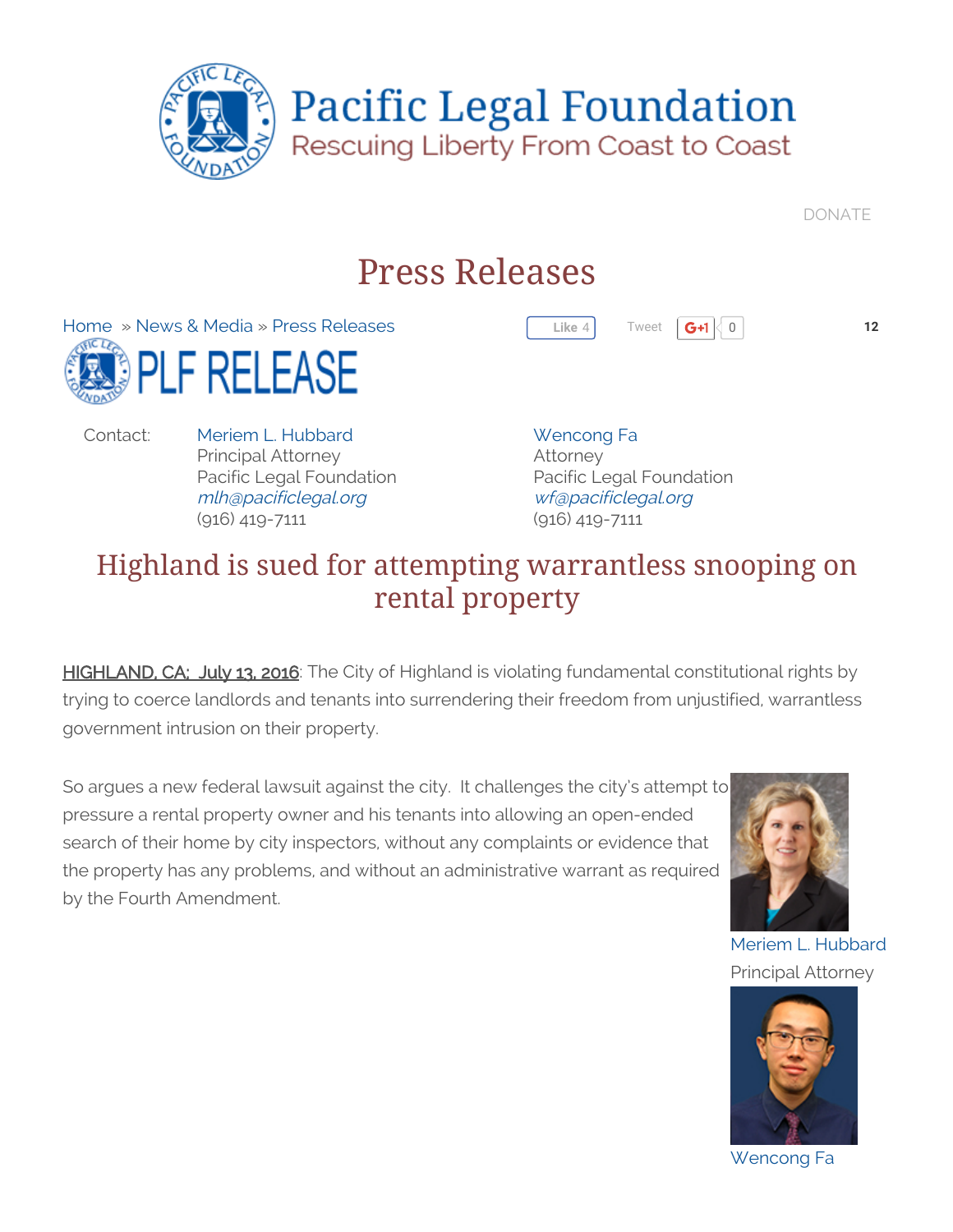Highland Attempts [Warrantless](https://www.youtube.com/watch?v=yNj8qAFn7UM) Snooping ... **Attorney** 

In the civil rights lawsuit, filed in the U.S. District Court for the Central District, property owner Karl Trautwein and his tenants are represented by Pacific Legal Foundation (PLF), a national watchdog organization that litigates for limited government, property rights, and individual rights. Donorsupported PLF represents all clients free of charge.

At issue are the city's coercive tactics in implementing its program for overseeing rental units. Instead of simply responding where there have been complaints about code violations, the city adopted the goal of aggressively inspecting all 4,800 rentals within city limits, whether or not there have been complaints. To cut corners in this overwhelming task, officials are attempting to evade the Fourth Amendment requirement for obtaining administrative warrants to conduct inspections. Instead of going to a court and showing cause to receive such permission, the city is attempting to bully property owners and tenants into allowing inspectors in without a warrant.

#### The city tries to arm-twist owner and tenants into surrendering Fourth Amendment rights

Karl Trautwein and his tenants are victims of this arm-twisting. Mr. Trautwein owns a number of rental homes throughout Southern California. He takes pride in maintaining them to a high standard and keeping tenants satisfied, and he objects to baseless, uncalled-for intrusions by government bureaucrats. But when he and the tenants in one of his rental homes in Highland refused an openended inspection of their property, the city responded with a threat. Mr. Trautwein was charged a "reinspection fee" and told his rental license would not be renewed if he continued to refuse to allow a warrantless entry.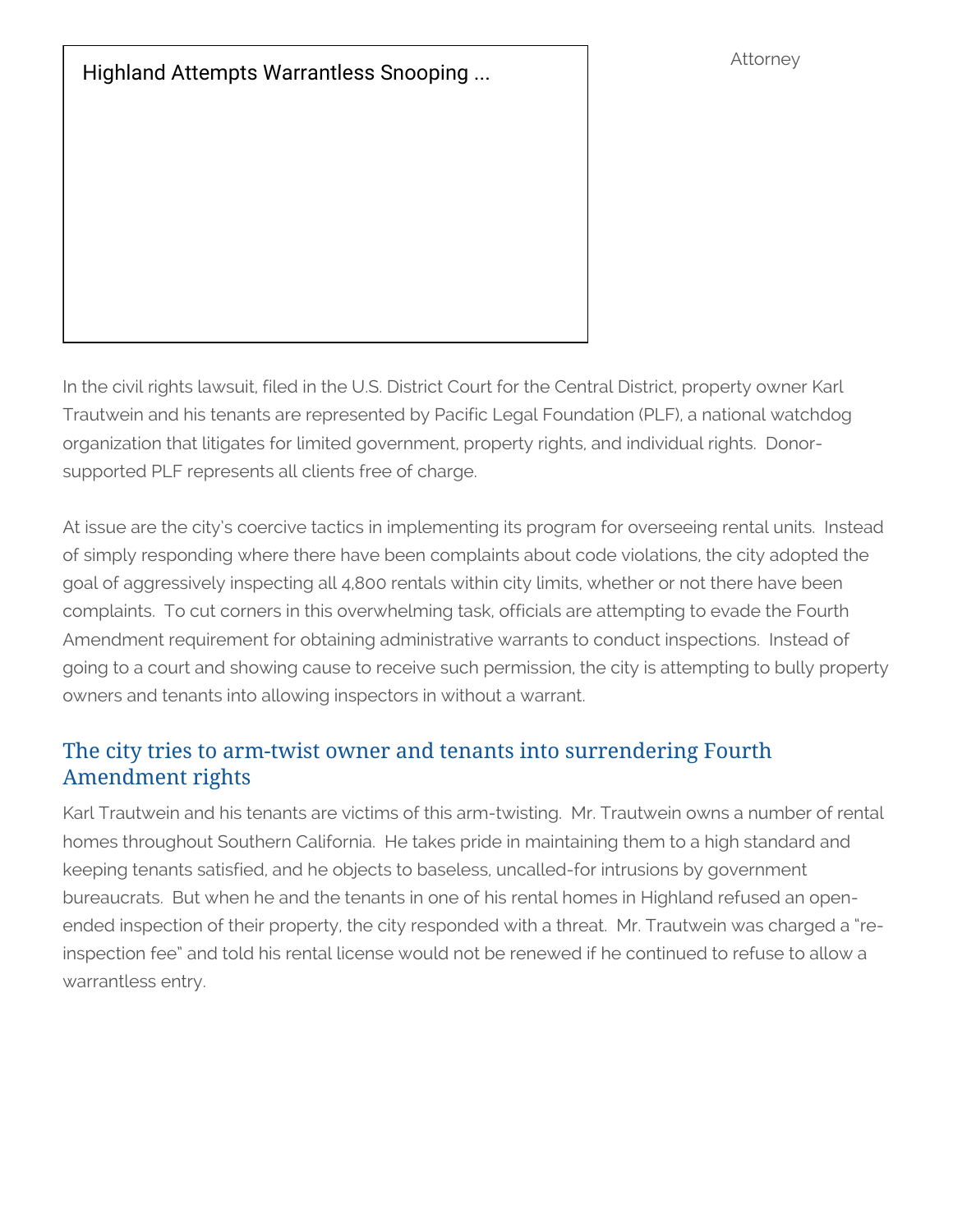## Play on [SoundCloud](intent://tracks:273529130#Intent;scheme=soundcloud;package=com.soundcloud.android;end)

Fighting [Warrantless](https://soundcloud.com/courting-liberty/fighting-warrantless-inspections-of-rental-property) Inspections Of Rental Property

Listen in browser

"The Fourth Amendment is a core constitutional protection for privacy and property rights," said PLF Attorney Wencong Fa. "The City of Highland is trying to strong-arm Mr. Trautwein and his tenants into surrendering this precious constitutional right, by holding Mr. Trautwein's rental license hostage. Mr. Trautwein is being hit with what the law calls an 'unconstitutional condition' — either he and his tenants give up their Fourth Amendment protection from warrantless government invasion of their property, or Mr. Trautwein's license to rent will not be granted. As our lawsuit points out, government cannot confront anyone with a false choice of this kind, which coerces them out of constitutional freedoms."

### Regulatory overkill — and unconstitutional harassment

"With its crusade to inspect all rental properties, even those like mine without any tenant complaints, the city is wasting its resources, and harassing law-abiding people," said Karl Trautwein. "Ironically, this is the kind of regulatory overkill that can reduce the supply of rental housing by causing conscientious and hard-working property owners to decide it's not worth it.

"The city's aggressiveness against rental property owners is more than bad public policy," Mr. Trautwein said. "It's out-and-out unconstitutional when officials scheme to evade the warrant requirement for entry and inspection. I have nothing to hide with my rental property. I'm proud of how I maintain it. My tenants also have nothing to hide. But for precisely that reason, the city should not be violating our privacy for no good reason, and it can't be permitted to go snooping without a warrant.

"There is no freedom without property rights and the privacy they protect," he noted. "Privacy means no one can come inside your residence unless you invite them in. Cities have no business forcing their way into people's homes. The Constitution provides a way for government to enter a home — by convincing a judge to issue a warrant based on probable cause. Highland wants to avoid the inconvenience of that constitutional requirement.

"The rental business is like any other business," he added. "If a business does not take care of its customers, they won't be in business. I take care of my residents by properly maintaining my properties. If I don't, they will move somewhere else. So violating the privacy rights of my residents without probable cause is as unnecessary as it is wrong. My tenants are adults. They don't need a government agency to tell them when something is wrong at the house. My tenants are smart enough to know when there is a problem. All they need to do is give me a call and it is taken care of.